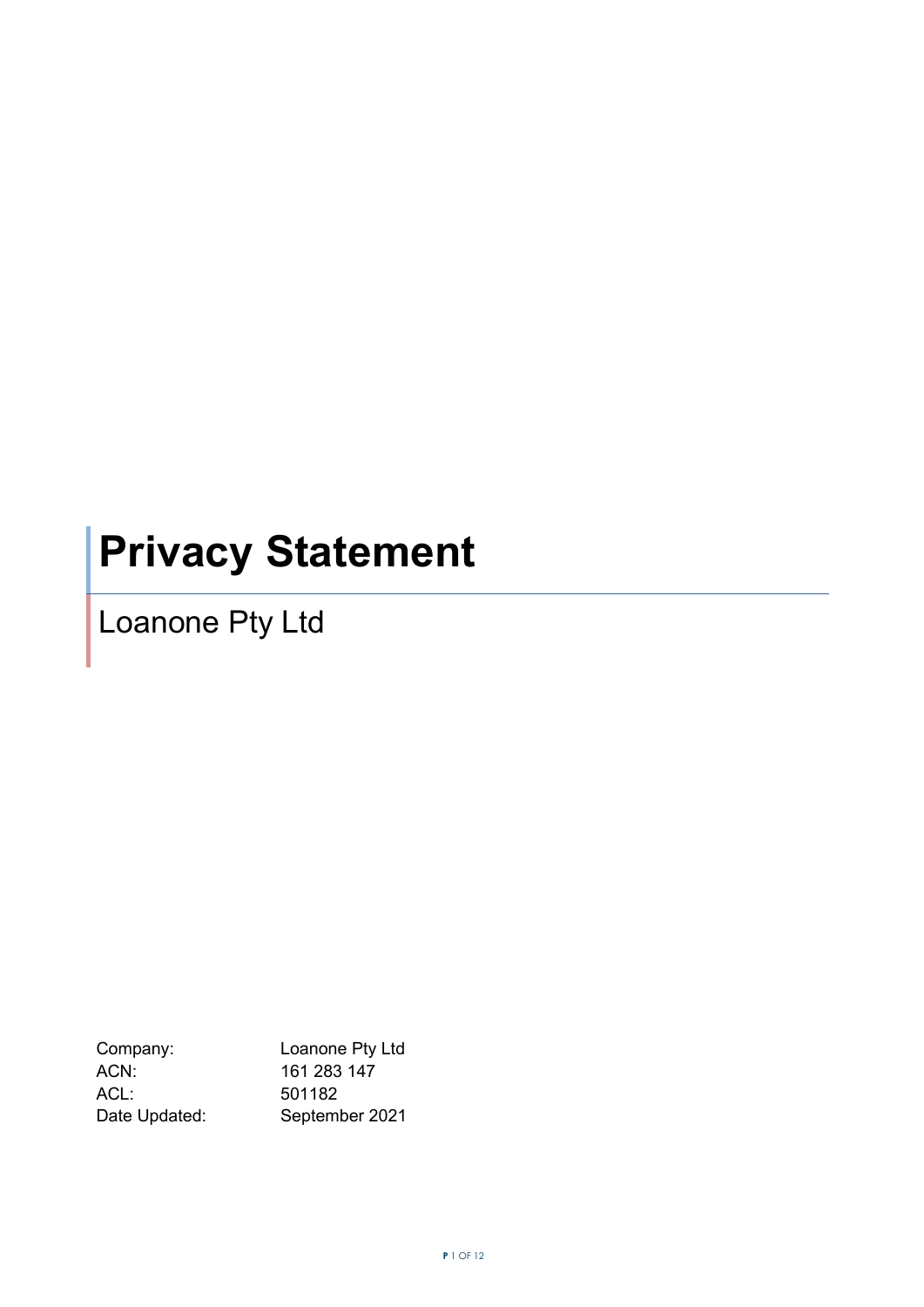#### **1. INTRODUCTION**

- 1.1 This document is the Privacy Statement of Loanone Pty Ltd ABN: 54 161 283 147 ("**Loanone, we or us**").
- 1.2 The purpose of this Privacy Statement is to tell you how we collect, use, hold, disclose and protect your Personal Information.
- 1.3 Please refer to Loanone's Credit Reporting Statement for information about how we manage your Personal Information collected in connection with a credit application or facility.
- 1.4 We act to protect your Personal Information in accordance with the Australian Privacy Principles ("**APP**") and the *Privacy Act 1988* (Cth) (together "**Privacy Laws**").
- 1.5 Please always check the [privacy policy](https://www.loanone.com.au/) page on our website regularly at the following link for amendments and updates to our Privacy Statement and Credit Reporting Statement.
- 1.6 This Privacy Statement does not cover information that you submit on other websites, even if we communicate with you on those sites. For example, if contact us via Instagram, Facebook, Pinterest, Twitter, or YouTube, that information is governed by the privacy policies on those websites and is not governed by this Privacy Statement.

#### **SECTION B – INFORMATION WE MAY COLLECT**

#### **2. WHAT IS PERSONAL INFORMATION?**

- 2.1 Personal Information is any information or opinion about you that is capable, or reasonably capable, of identifying you, whether the information or opinion is true or not and is recorded in material form or not. Personal Information includes Sensitive Information.
- 2.2 Sensitive Information includes such things as your racial or ethnic origin, political opinions or membership of political associations, religious or philosophical beliefs, membership of a professional or trade association or trade union, sexual orientation or criminal record, that is also personal information. Your health, genetic and biometric information and biometric templates are also Sensitive Information.
- 2.3 We only collect Sensitive Information about you if we obtain prior consent to the collection of the information or if the collection is required or authorised by law.

#### 2.4 **WHAT KIND OF PERSONAL INFORMATION DO WE COLLECT AND HOLD?**

- 2.5 The Personal Information we collect and hold generally includes or consists of:
	- (a) identification information such as your name, postal or email address, telephone numbers and date of birth;
	- (b) other contact details such as social media handles;
	- (c) your tax file number and tax residency status;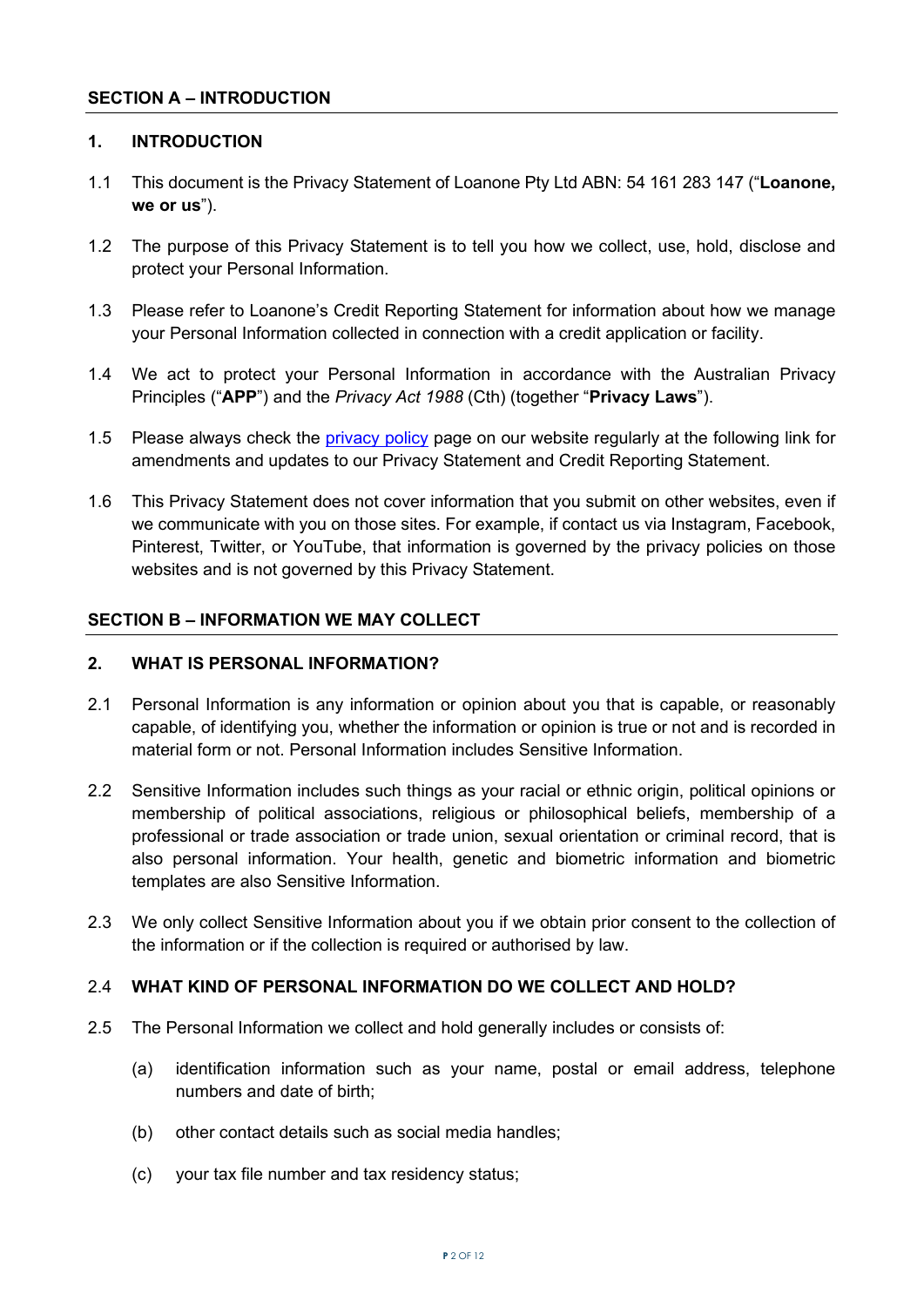- (d) financial and transactional information;
- (e) health and biometric information (where permitted);
- (f) information about how you interact with us when you use our website (such as device information - which browser you use and your operating system language, your location or activity including IP address and geolocation data based on the GPS of your mobile device (when accessing our services) and whether you've accessed third party sites); and
- (g) other information we think is necessary.
- 2.6 Over the course of our relationship with you, we may collect and hold additional pieces of Personal Information about you, including transactional information, account or policy information, complaint or enquiries about your product or service.
- 2.7 We are required by law to identify you if you are opening a new account or adding a new signatory to an existing account. The *Anti-Money Laundering and Counter-Terrorism Financing Act 2006* (Cth) and *Anti-Money Laundering and Counter-Terrorism Financing Rules Instrument 2007* (No. 1) ("**Anti-Money Laundering Laws**") require us to sight and record details of certain documents (i.e. photographic and non-photographic documents) in order to meet the standards set under those laws.
- 2.8 You may interact with us anonymously or by using a pseudonym if the interaction is general in nature. However, if the interaction is specific to an account or relates to your Personal Information, we need to identify you before we can engage in further discussions and correspondence.

# **SECTION C – CONSENT**

#### **3. CONSENT**

- 3.1 In most cases, before or at the time of collecting your Personal Information, we obtain your consent for the purposes for which we intend to use and disclose your Personal Information.
- 3.2 If you don't give us consent, we may not be able to provide you with the products or services you want. This is because we are required to collect this Personal Information to provide you with the products or services.

#### **4. WITHDRAWING CONSENT**

4.1 Having provided consent, you are able to withdraw it at any time. To withdraw consent, please contact us. Please note that withdrawing your consent may lead to us no longer being able to provide you with the product or service you enjoy given that, as mentioned above, it is impracticable for us to treat some customers differently.

#### **SECTION D – WHEN AND HOW WE COLLECT PERSONAL INFORMATION**

#### **5. HOW DO WE COLLECT PERSONAL INFORMATION?**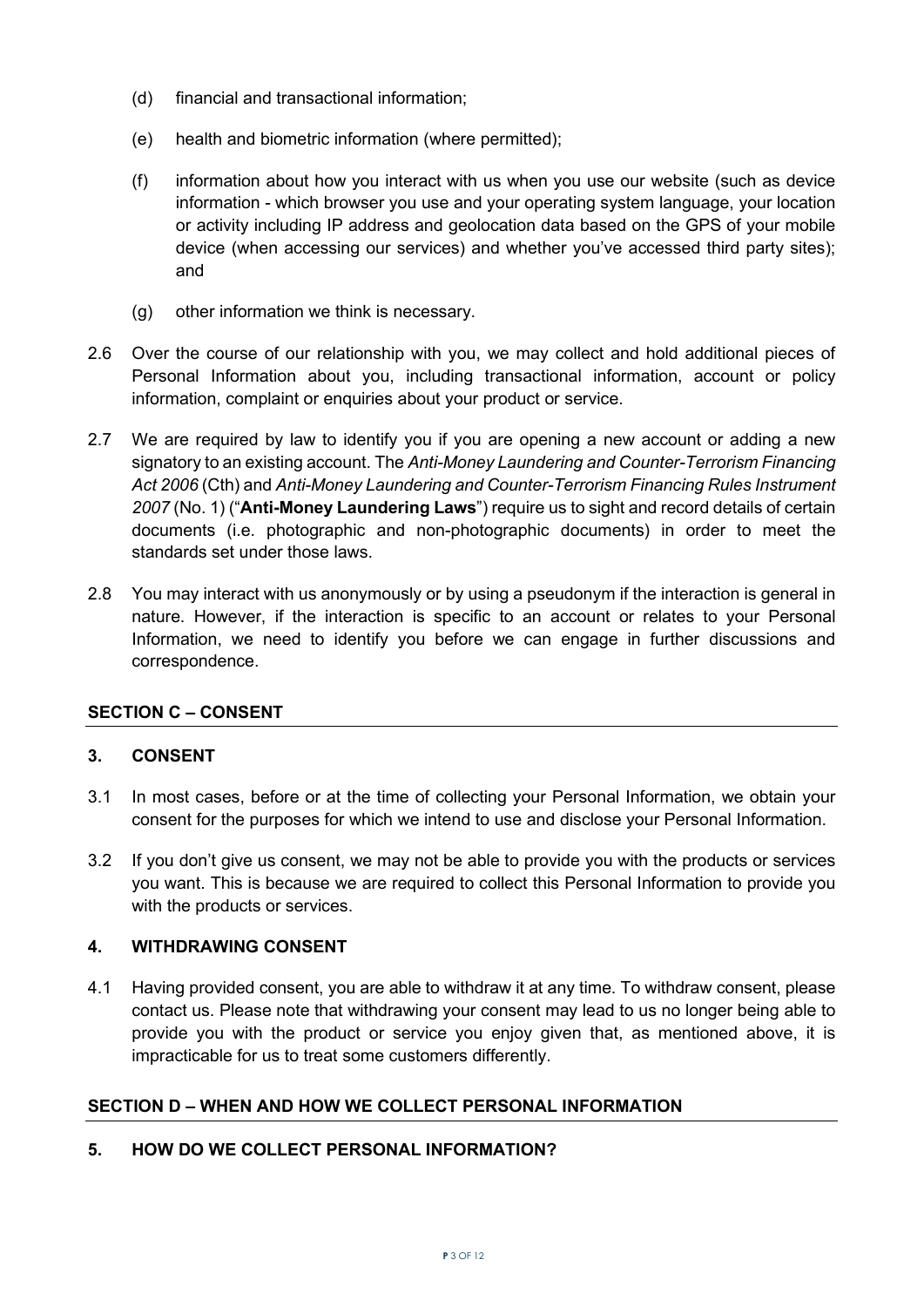- 5.1 We collect most Personal Information about you directly from you whether in person, over the phone or electronically. For example:
	- (a) when you apply for, register your interest in or enquire about a product or service;
	- (b) when you provide us with feedback or make a complaint;
	- (c) when you visit our website;
	- (d) when you talk to us or do business with us;
- 5.2 We may collect Personal Information about you from others, such as from:
	- (a) service providers;
	- (b) agents;
	- (c) advisors;
	- (d) employers; or
	- (e) family members.
- 5.3 We may take steps to verify the information we collect for example, a birth certificate provided as identification may be verified with records held by the Registry of Births, Deaths and Marriages to protect against impersonation, or we may verify with an employer that employment and remuneration information provided in an application for credit is accurate.

#### **6. DO WE COLLECT INFORMATION ELECTRONCIALLY?**

- 6.1 We may collect information from you electronically through internet browsing on our websites.
- 6.2 Each time you visit our websites, we may collect information about you which may include Personal Information (which is de- identified) and may include the following:
	- (a) the date and time of visits;
	- (b) the pages viewed and your browsing behaviour;
	- (c) how you navigate through the site and interact with pages (including fields completed in forms and applications completed);
	- (d) general location information;
	- (e) information about the device used to visit our website (including your tablet or mobile device) such as device IDs; and
	- (f) IP addresses.
- 6.3 We collect information using cookies when you use our website. Cookies are small pieces of information stored on your hard drive or in memory. One of the reasons for using cookies is to offer you increased security. They can also record information about your visit to our websites, allowing us to remember you the next time you visit and provide a more meaningful experience.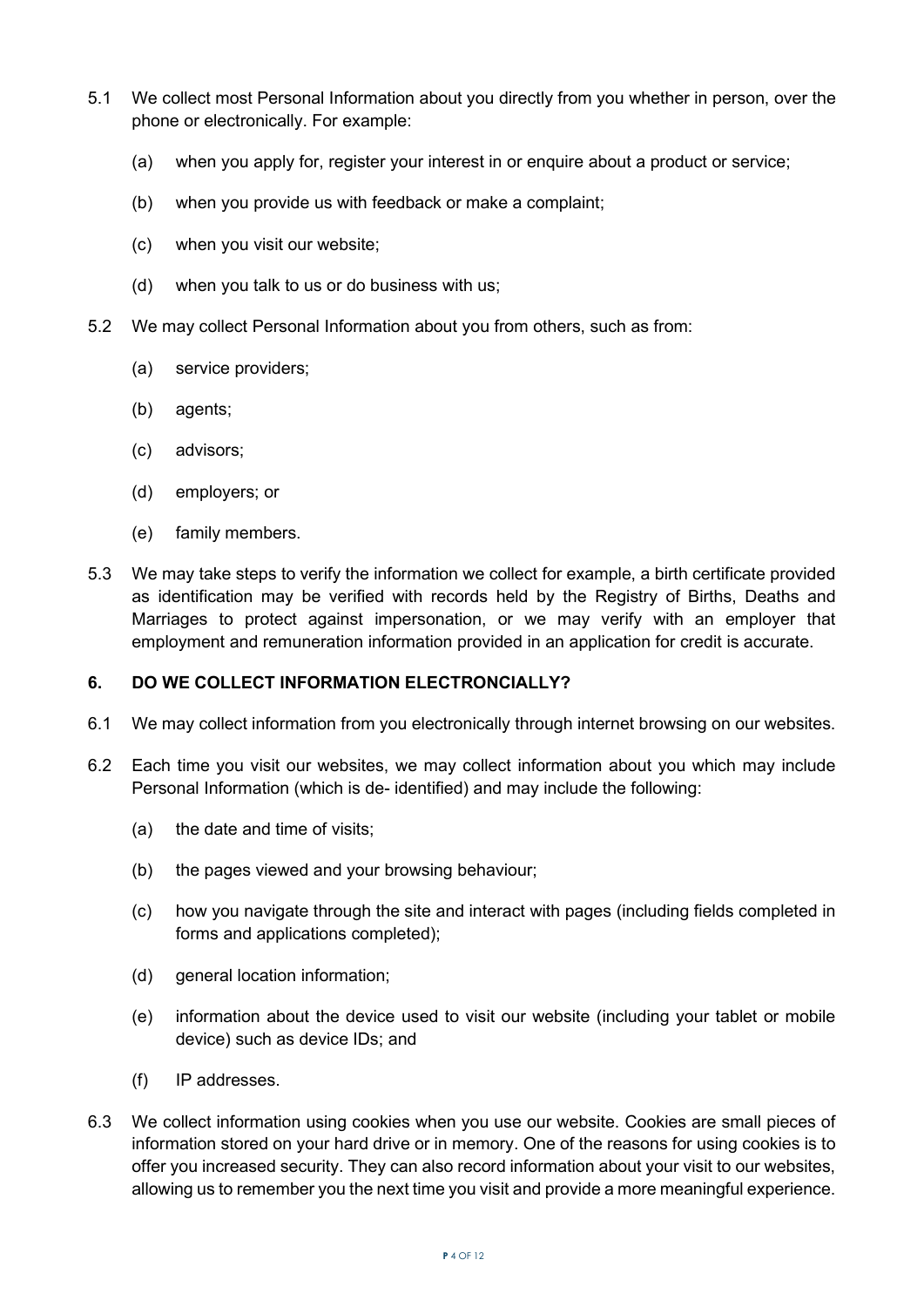- 6.4 We may also collect information from third party websites, applications or platforms containing our interactive content or that interface with our own website such as Google Analytics.
- 6.5 We may collect Personal Information about you from social media platforms if you publicly comment. We NEVER ask you to supply Personal Information publicly over any social media platforms that we use. We may, invite you to send your details to us via private messaging, for example, to answer a question about your account. You may also be invited to share your Personal Information through secure channels to participate in other activities, such as online competitions.

### **7. HOW DO WE DEAL WITH UNSOLICITED PERSONAL INFORMATION?**

- 7.1 If we receive Personal Information that is not solicited by us, we only retain it, if we determine that it is reasonably necessary for one or more of our functions or activities and that you have consented to the information being collected or given the absence of your consent that it was impracticable or unreasonable for us to obtain it under the circumstances.
- 7.2 If these conditions are not met, we destroy or de-identify the information.
- 7.3 If such unsolicited information is Sensitive Information, we obtain your consent to retain it regardless of what the circumstances are.

# **SECTION E – PURPOSES FOR COLLECTING, USING AND DISCLOSING PERSONAL INFORMATION**

#### **8. WHY DO WE COLLECT, USE AND DISCLOSE YOUR PERSONAL INFORMATION?**

- 8.1 We collect, use and disclose your Personal Information so we can:
	- (a) consider your request for products and services, including your eligibility;
	- (b) process your application and provide you with the products and services;
	- (c) provide information on other products and services offered by or through us;
	- (d) confirm your identity;
	- (e) manage our relationship with you;
	- (f) complying with our legal obligations;
	- (g) monitor and evaluate products and services;
	- (h) gather and aggregate information for statistical, prudential, actuarial and research purposes;
	- (i) assist you with queries; and
	- (j) take measures to detect and prevent fraud.
- 8.2 We may not be able to provide you with the products or services you are seeking if you provide incomplete or inaccurate information.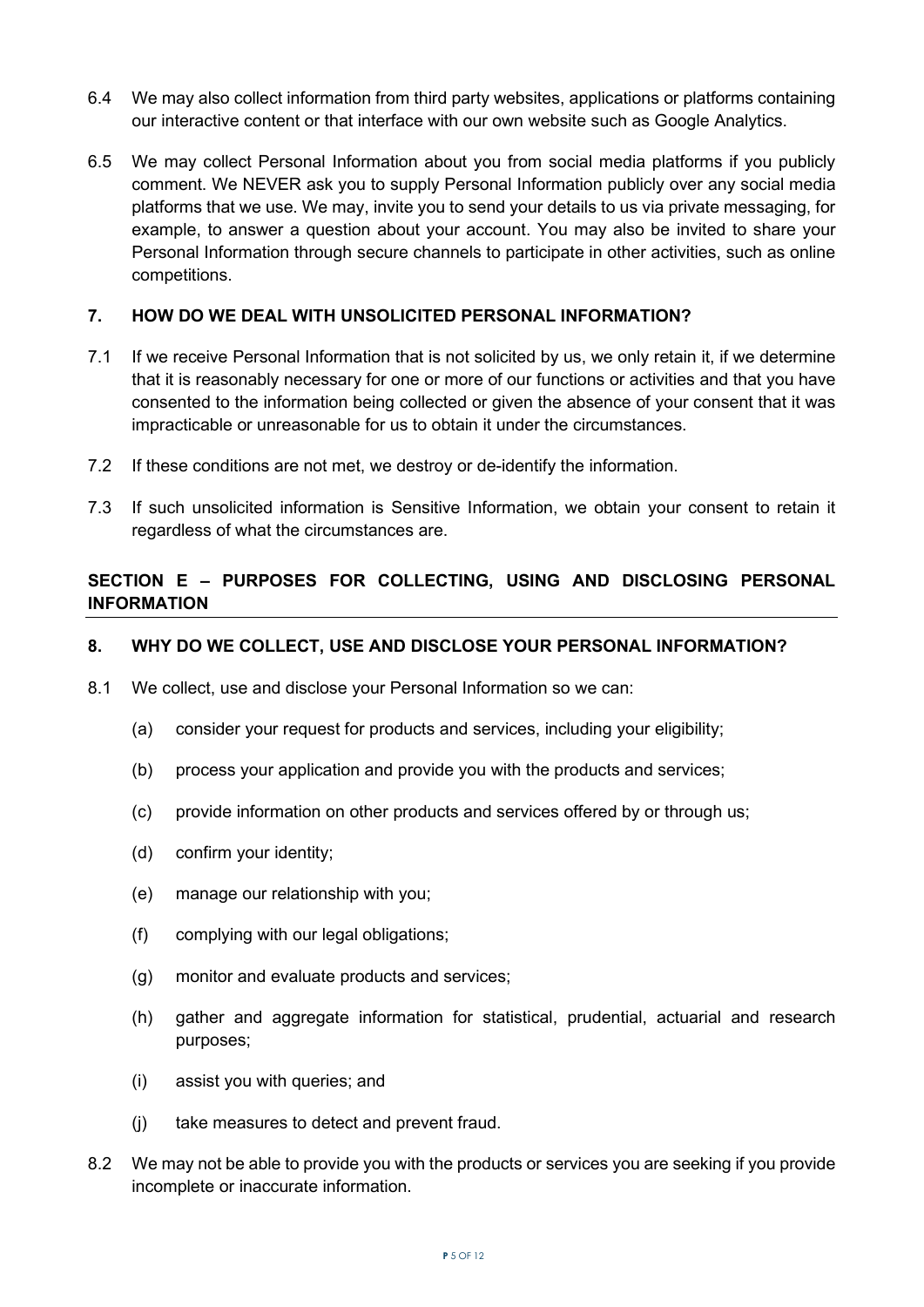# **9. QUALITY OF INFORMATION**

- 9.1 We ensure that the Personal Information we collect, use or disclose is accurate, up to date, complete and relevant.
- 9.2 Please contact us if any of the details you have provided to us change or if you believe that the information we have about you is not accurate or up to date.
- 9.3 We may also take steps to update information we hold, for example, an address, by collecting Personal Information from publicly available sources such as telephone directories or electoral rolls.

# **10. HOW DO WE PROTECT AND HOLD YOUR PERSONAL INFORMATION?**

- 10.1 We are committed to ensuring that we protect any Personal Information we hold from misuse, interference, loss, unauthorised access, modification and disclosure.
- 10.2 For this purpose, we have a range of practices and policies in place to provide a robust security environment. We ensure the on-going adequacy of these measures by regularly reviewing them.
- 10.3 We have the following security measures in place to protect against misuse, loss and alteration of Personal Information under our control. Our security measures include, but are not limited to:
	- (a) educating our staff as to their obligations with regard to your personal information;
	- (b) requiring our staff to use passwords when accessing our systems;
	- (c) encrypting data sent from your computer to our systems during Internet transactions and customer access codes transmitted across networks;
	- (d) employing firewalls, intrusion detection systems and virus scanning tools to protect against unauthorised persons and viruses from entering our systems;
	- (e) using dedicated secure networks or encryption when we transmit electronic data for purposes of outsourcing;
	- (f) providing secure storage for physical records; and
	- (g) employing physical and electronic means such as alarms, cameras and guards (as required) to protect against unauthorised access to buildings.
- 10.4 Where Personal Information we hold is identified as no longer needed for any purpose, we ensure it is effectively and securely destroyed, for example, by shredding or pulping in the case of paper records or by degaussing (demagnetise of the medium using alternating electric currents) and other means in the case of electronic records and equipment.
- 10.5 The Personal Information retained by us could include transactional and financial information along with contact details. The Personal Information does include the records that have been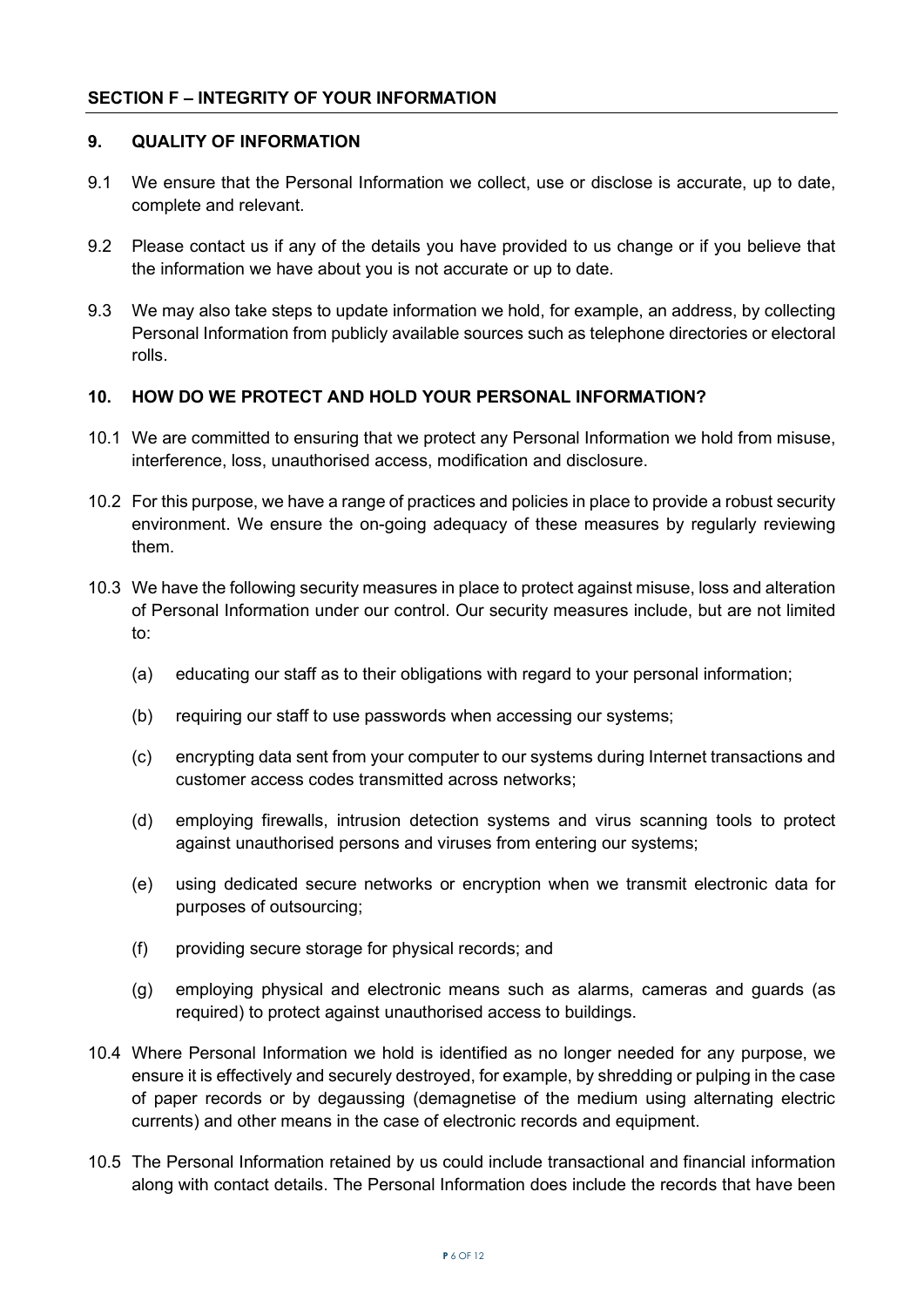stored on the secure server. Where we retain adequate records for legal and accounting purposes, the Personal Information is stored and held securely in controlled facilities.

#### **SECTION G – DISCLOSURE OF PERSONAL INFORMATION**

#### **11. WHO DO WE SHARE YOUR PERSONAL INFORMATION WITH?**

- 11.1 We may share your Personal Information with third parties to help deliver or support the provision of products or services to you.
- 11.2 In all circumstances where your Personal Information may become known to our contractors, agents and outsourced service providers, there are confidentiality arrangements in place. Contractors, agents and outsourced service providers are not able to use or disclose Personal Information for any purposes other than our own.
- 11.3 We take our obligations to protect your Personal Information very seriously we make every effort to deal only with parties who share and demonstrate the same attitude.
- 11.4 Depending on the product or service you have, the entities we exchange your Personal Information with include but are not limited to:
	- (a) brokers and agents;
	- (b) affiliated product and service providers and external product and service providers for whom we act as agent (so that they may provide you with the product or service you seek or in which you have expressed an interest);
	- (c) auditors we appoint to ensure the integrity of our operations;
	- (d) any person acting on your behalf, including your solicitor, settlement agent, accountant, executor, administrator, trustee or guardian;
	- (e) your referee (to confirm details about you);
	- (f) if required or authorised to do so, regulatory bodies and government agencies;
	- (g) credit reporting bodies;
	- (h) debt collectors;
	- (i) insurers, including proposed insurers and insurance reference agencies (where we are considering whether to accept a proposal of insurance from you and, if so, on what terms);
	- (j) medical practitioners (to verify or clarify, if necessary, any health information you may provide);
	- (k) other financial institutions and organisations at their request if you seek credit from them (so that they may assess whether to offer you credit);
	- (l) investors, advisers, trustees and ratings agencies where credit facilities and receivables are pooled and sold (securitised);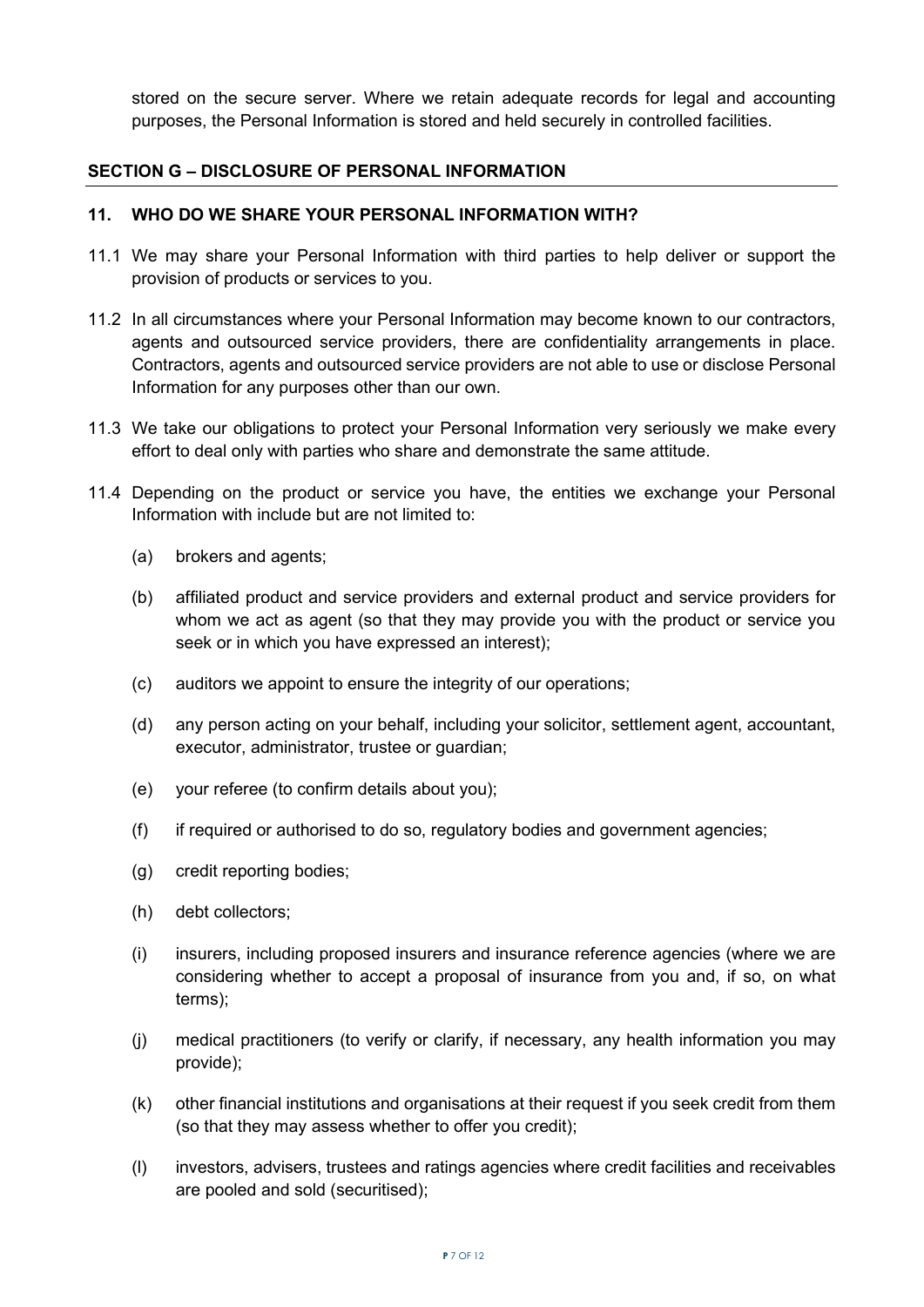- (m) other organisations who in conjunction with us provide products and services (so that they may provide their products and services to you); and
- (n) professional associations or organisations with whom we conduct an affinity relationship (to verify your membership of those associations or organisations).
- 11.5 We may also disclose your Personal Information to others where:
	- (a) we are required to disclose information by law e.g. under court orders or statutory notices pursuant to taxation or social security laws or under laws relating to sanctions, antimoney laundering or counter-terrorism financing;
	- (b) you may have expressly consented to the disclosure or your consent may be reasonably inferred from the circumstances; or
	- (c) we are otherwise permitted to disclose the information under applicable Privacy Laws.

# **12. DO WE DISCLOSE YOUR PERSONAL INFORMATION OVERSEAS?**

- 12.1 We only disclose your Personal Information when permitted to do so by the Privacy Act and after we ensure that:
	- (a) the overseas recipient does not breach the APPs; or
	- (b) you are able to take action to enforce the protection of a law or binding scheme that has the effect of protecting the information in a way that is at least substantially similar to the way in which the APPs protect the information; or
	- (c) you have consented to the disclosure after we expressly informed you that there is no guarantee that the overseas recipient does not breach the APPs; or
	- (d) the disclosure of the information is required or authorised by or under an Australian law or a court/tribunal order.
- 12.2 We may store your Personal Information in cloud-based software or other types of networked or electronic systems. As electronic or networked systems can be accessed from various countries via an internet connection, it's not always practicable to know in which country your Personal Information may be held. If your Personal Information is stored in this way, disclosures may occur in countries other than those listed.
- 12.3 Overseas organisations may be required to disclose information we share with them under a foreign law. In those instances, we are not responsible for that disclosure.

# **13. DO WE USE OR DISCLOSE YOUR PERSONAL INFORMATION FOR DIRECT MARKETING?**

- 13.1 We only use or disclose the Personal information we hold about you for the purpose of direct marketing if we have received the Personal Information from you and you have not requested not to receive such information.
- 13.2 Direct marketing includes, but is not limited to, contacting our clients to provide you with information on our products and services that may interest you.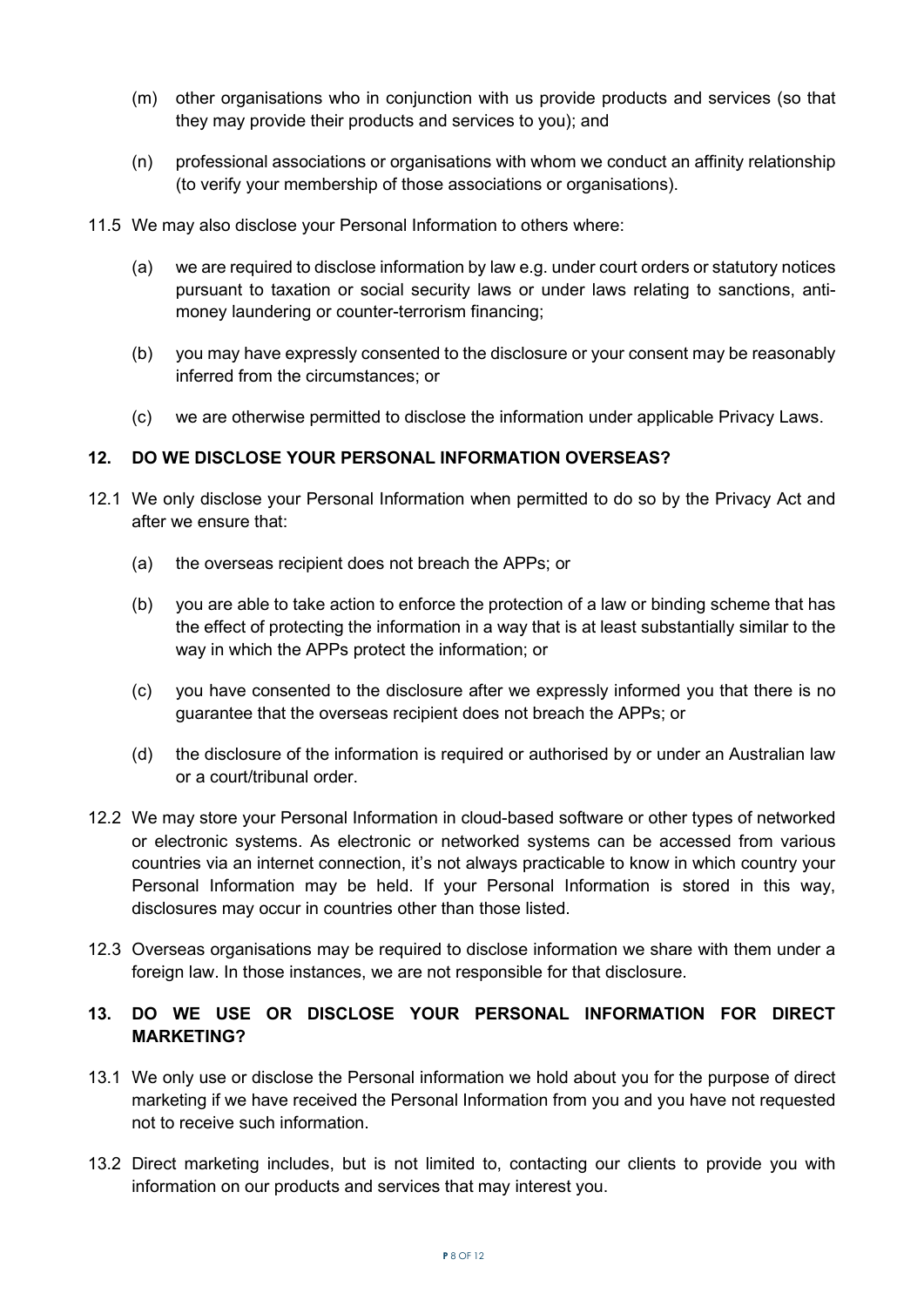13.3 If you wish to opt-out of receiving marketing information altogether, you can:

- (a) call us on 1300 038 861; or
- (b) write to us at admin@loanone.com.au.
- 13.4 In direct marketing communication we always inform you of your right to opt out of receiving direct marketing communications.

#### **SECTION H – ACCESS TO AND CORRECTION OF YOUR PERSONAL INFORMATION**

#### **14. HOW CAN YOU ACCESS YOUR PERSONAL INFORMATION?**

- 14.1 You can request us to provide you with access to the Personal Information we hold about you.
- 14.2 Requests for access to limited amounts of Personal Information, such as checking to see what address or telephone number we have recorded, can generally be handled over the telephone.
- 14.3 If you would like to request access to more substantial amounts of Personal Information such as details of what is recorded in your account file, we require you to complete and sign a "Request for Access" form.
- 14.4 Following receipt of your request, we provide you with an estimate of the access charge and confirm that you want to proceed.
- 14.5 We do not charge you for making the request for access, however access charges may apply to cover our costs in locating, collating and explaining the information you requested.
- 14.6 We do respond to your request as soon as possible and in the manner requested by you. We endeavour to comply with your request within fourteen (14) days of its receipt but, if that deadline cannot be met owing to exceptional circumstances, your request is dealt with within thirty (30) days. It helps us provide access if you can tell us what you are looking for.
- 14.7 Your identity is confirmed before access is provided.

# **15. CAN WE REFUSE TO GIVE ACCESS?**

- 15.1 In particular circumstances we are permitted by law to deny your request for access or limit the access we provide. We let you know why your request is denied or limited if this is the case. For example, we are not required to give you access where giving you access to your Personal Information would pose a serious threat to any person's life, health or safety or giving access would be unlawful or where we reasonably conclude your request to be frivolous or vexatious.
- 15.2 If we refuse to give access to the Personal Information or to give access in the manner requested by you, we will give you a written notice setting out the reasons for the refusal, the mechanisms available to complain and any other relevant matter.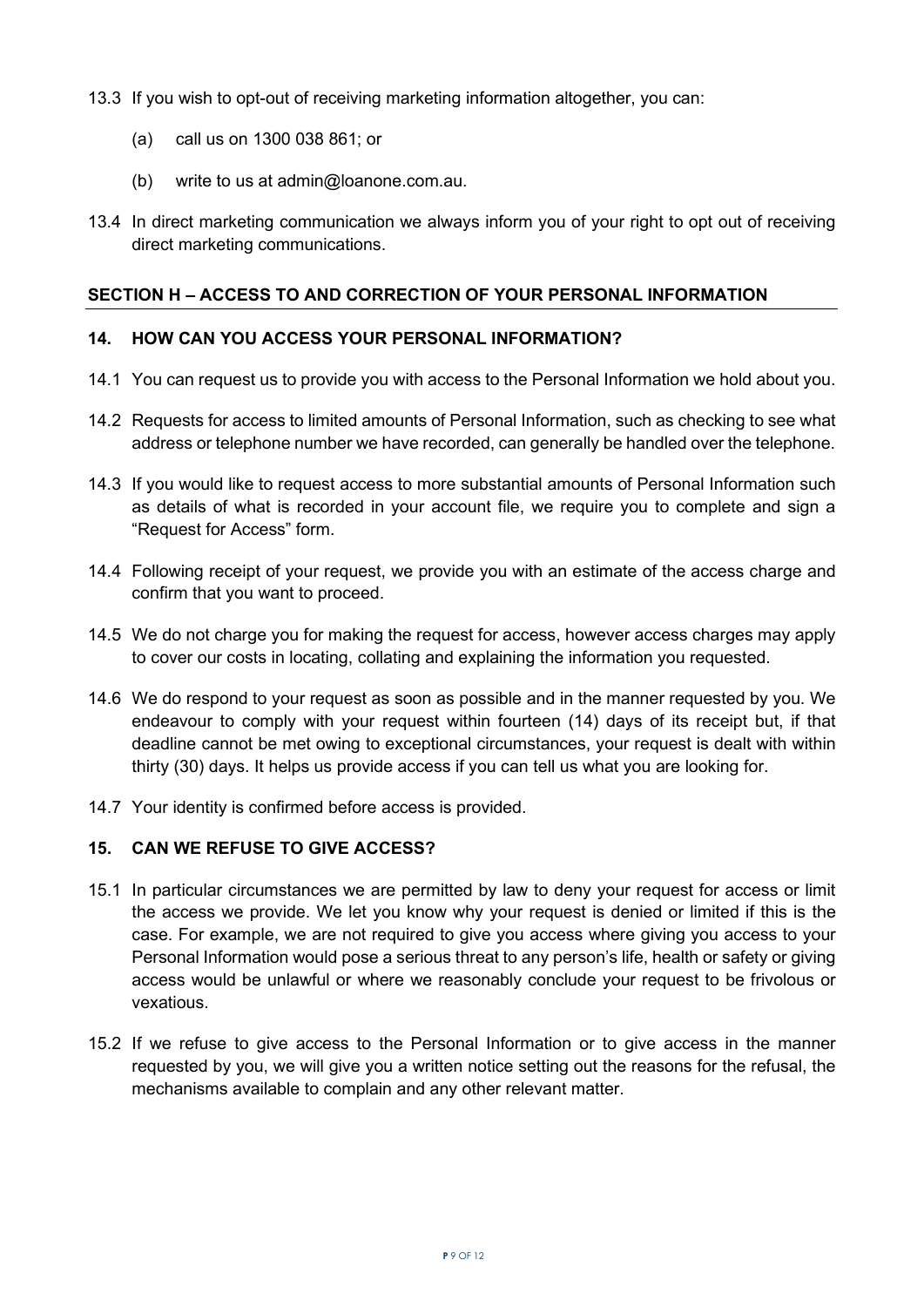#### **16. CORRECTION**

- 16.1 We are committed to and do take all reasonable steps in respect of maintaining accurate, timely, relevant, complete and appropriate information about our clients, website users and other people that we deal with in our business
- 16.2 We correct all Personal information that we believe to be inaccurate, out of date, incomplete, irrelevant or misleading given the purpose for which that information is held or if you request us to correct the information.
- 16.3 If we correct your Personal Information that we previously disclosed to another APP entity you can request us to notify the other APP entity of the correction. Following such a request, we will give that notification unless it is impracticable or unlawful to do so.
- 16.4 We respond to any requests for correction within a reasonable time of receipt of the request. A reasonable time period is no longer than thirty (30) days after the request being received.

#### **17. REFUSAL TO CORRECT INFORMATION**

17.1 If we refuse to correct the Personal Information as requested by you, we give you a written notice setting out the reasons for the refusal. Such reasons set out the grounds for refusal, the mechanisms available to complain and any other relevant matter.

#### **18. REQUEST TO ASSOCIATE A STATEMENT**

18.1 If we refuse to correct the Personal Information as requested by you, you can request us to associate with the information a statement that the information is inaccurate, out of date, incomplete, irrelevant or misleading. We will then associate the statement in such a way that makes the statement apparent to users of the information.

#### **SECTION I – NOTIFIABLE DATA BREACHES**

#### **19. NOTIFIABLE DATA BREACHES SCHEME**

- 19.1 From February 2018, the Privacy Act includes a new Notifiable Data Breaches ("**NDB**") scheme which requires us to notify you and the Office of the Australian Information Commissioner ("**OAIC**") of certain data breaches that is likely to result in serious harm to affected individuals and provide recommendations of steps you can take to limit the impacts of the breach.
- 19.2 If we believe there has been a data breach that impacts your Personal Information and creates a likely risk of serious harm, we notify you and the OAIC as soon as practicable and keep in close contact with you about the nature of the breach, the steps we are taking and what you can do to reduce the impacts to your privacy.
- 19.3 If you believe that any Personal Information we hold about you has been impacted by a data breach, you can contact us using the contact details set out as per clause 21 below.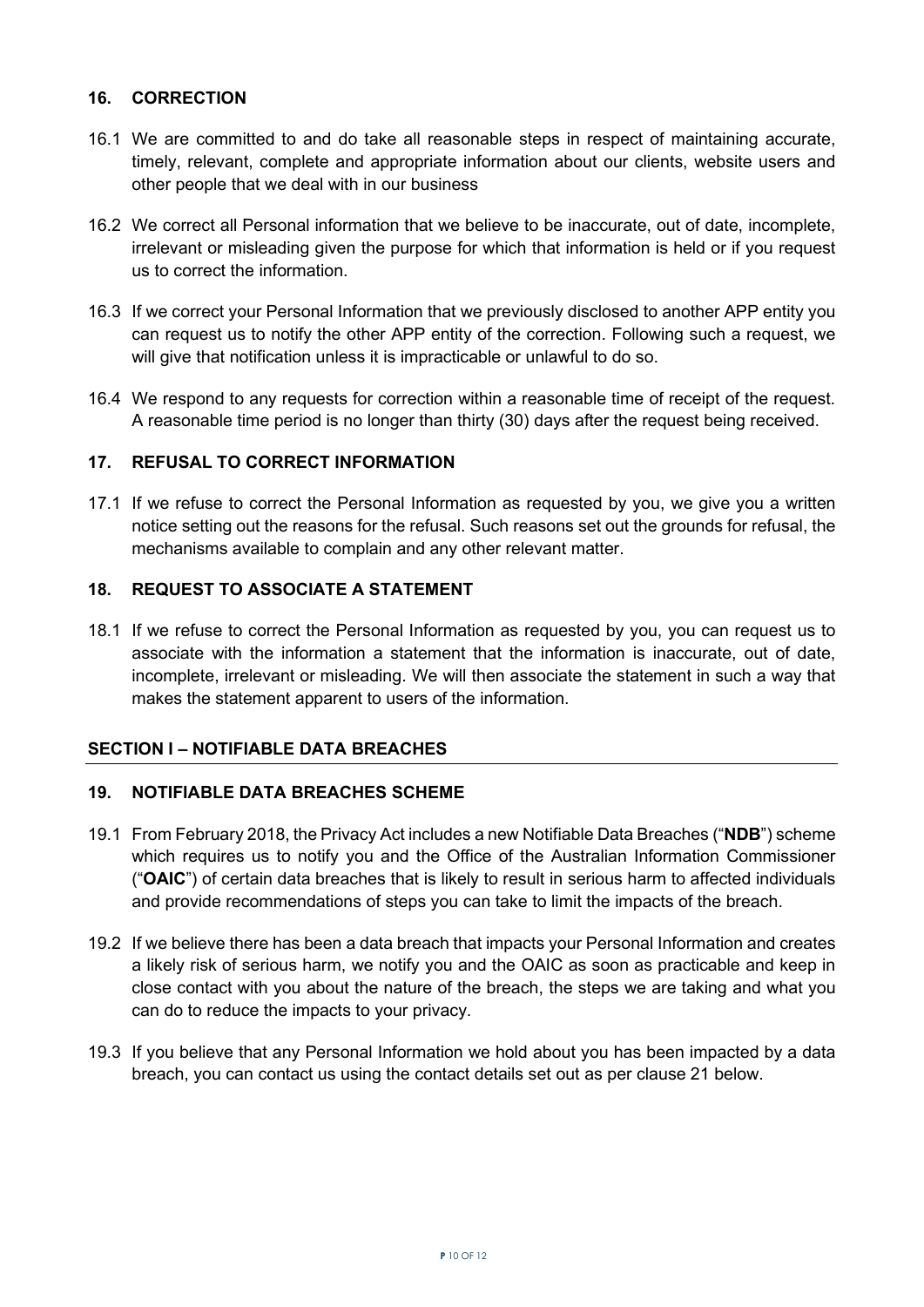#### **20. COMPLAINTS**

- 20.1 We offer a free internal complaint resolution scheme to all of our customers. Should you have a privacy complaint, please contact us to discuss your concerns. Our contact details set out as per clause 21 below.
- 20.2 To assist us in helping you, we ask you to follow a simple three-step process:
	- (a) gather all supporting documents relating to the complaint;
	- (b) contact us and we review your situation and if possible, resolve your complaint immediately; and
	- (c) if the matter is not resolved to your satisfaction, please contact our Compliance Officer on 1300 038 861 or put your complaint in writing and send it to Loanone Suite 3, Level 14, 219-227 Elizabeth St, Sydney NSW 2000.
- 20.3 We rectify any breach if the complaint is justified and take necessary steps to resolve the issue.
- 20.4 In certain situations, to deal with a complaint it may be necessary to consult with third parties. However, please note any disclosure of Personal Information to third parties is provided with your authority and consent.
- 20.5 After a complaint has been received, we send you a written notice of acknowledgement setting out the process. The complaint is investigated, and the decision is sent to you within thirty (30) days unless you have agreed to a longer time. If a complaint cannot be resolved within the agreed time frame or a decision could not be made within thirty (30) days of receipt, a notification is sent out to you setting out the reasons and specifying a new date when you can expect a decision or resolution.
- 20.6 If you are not satisfied with our internal privacy practices or the outcome in respect to complaint, you may approach the OAIC with your complaint:

Office of the Australian Information Commissioner

**Address**: GPO Box 5218, Sydney NSW 2001

**Phone**: 1300 363 992

**Email**: enquiries@oaic.gov.au

Website: **oaic.gov.au**